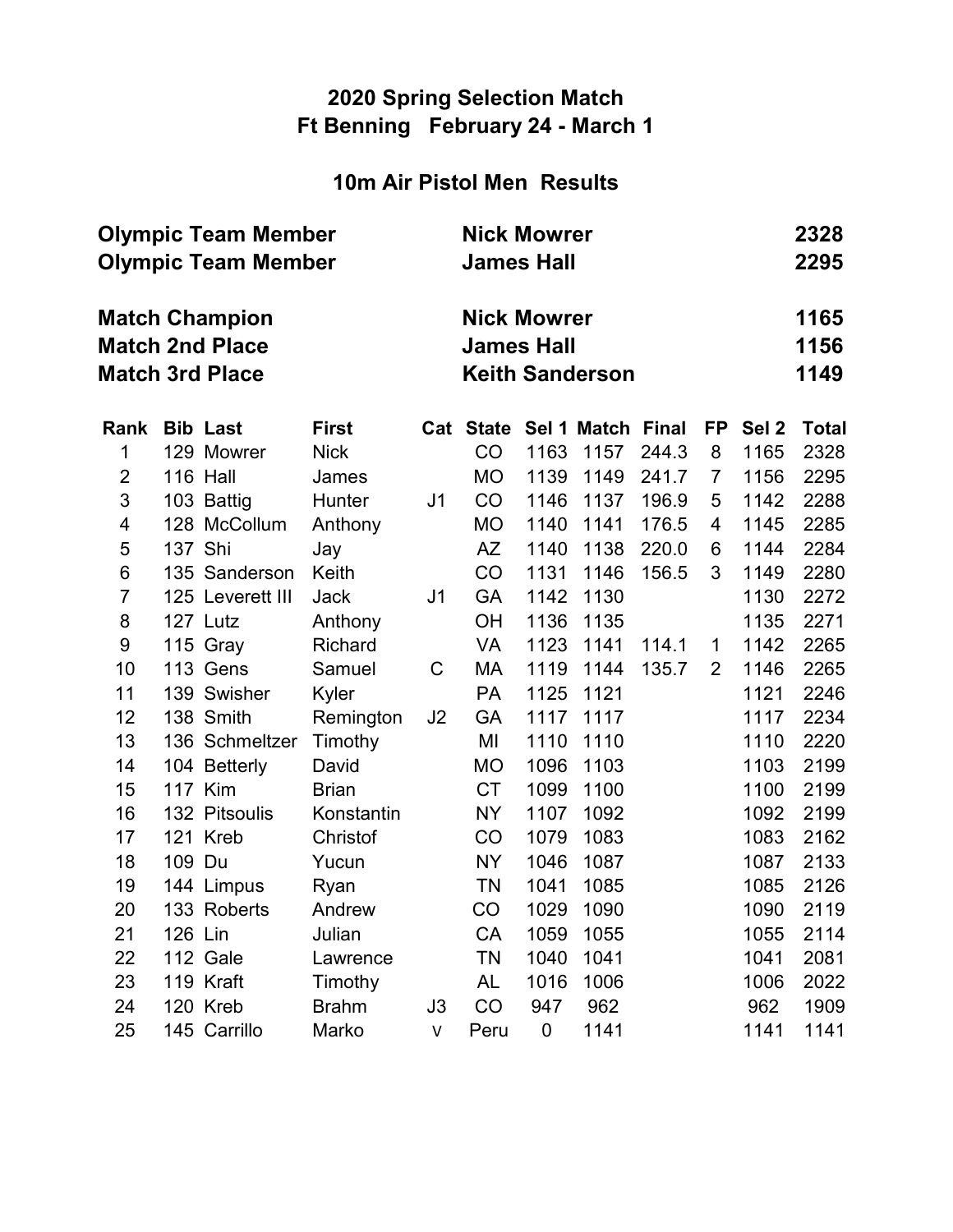#### 25m Pistol Women Results

|                            | <b>Olympic Team Member</b> |                        | <b>Alexis Lagan</b> |      |                          |      |             |                |              |                |                  |              |  |
|----------------------------|----------------------------|------------------------|---------------------|------|--------------------------|------|-------------|----------------|--------------|----------------|------------------|--------------|--|
| <b>Olympic Team Member</b> |                            |                        |                     |      | <b>Sandra Uptagrafft</b> |      |             |                |              |                |                  |              |  |
|                            |                            | <b>Match Champion</b>  | Alexis Lagan        |      |                          |      |             |                |              |                |                  |              |  |
|                            |                            | <b>Match 2nd Place</b> |                     |      | <b>Katelyn Abeln</b>     |      |             |                |              |                |                  | 1152         |  |
|                            |                            | <b>Match 3rd Place</b> |                     |      | <b>Helen Oh</b>          |      |             |                |              |                |                  |              |  |
| Rank                       |                            | <b>Bib Last</b>        | <b>First</b>        | Cat  | <b>State</b>             |      | Sel 1 Match | $\mathbf{x}$   | <b>Final</b> | FP.            | Sel <sub>2</sub> | <b>Total</b> |  |
| 1                          |                            | 123 Lagan              | Alexis              |      | CO                       | 1164 | 1162        | 36             | 26           | 6              | 1168             | 2332         |  |
| $\overline{2}$             |                            | 142 Uptagrafft         | Sandra              |      | AL                       | 1155 | 1136        | 27             | 29           | 7              | 1143             | 2298         |  |
| 3                          |                            | 101 Abeln              | Katelyn             | J1 C | GA                       | 1129 | 1144        | 24             | 30           | 8              | 1152             | 2281         |  |
| 4                          |                            | 140 Tobar              | Nathalia            |      | GA                       | 1138 | 1137        | 26             | 17           | 4              | 1141             | 2279         |  |
| 5                          | 130 Oh                     |                        | Helen               |      | <b>CA</b>                | 1131 | 1146        | 29             | 6            | 1              | 1147             | 2278         |  |
| 6                          |                            | 150 Foster             | Kellie              |      |                          | 1130 | 1139        | 27             | 11           | $\overline{2}$ | 1141             | 2271         |  |
| $\overline{7}$             |                            | 111 Emmert             | Lisa                |      | MI                       | 1134 | 1132        | 27             | 14           | 3              | 1135             | 2269         |  |
| 8                          |                            | 118 Korkhin            | Ada                 | J2   | МA                       | 1140 | 1119        | 16             | 21           | 5              | 1124             | 2264         |  |
| 9                          |                            | 143 Wachowich          | Lea                 | V    | <b>CAN</b>               | 1098 | 1111        | 26             |              |                | 1111             | 2209         |  |
| 10                         |                            | 146 Sanchez            | Claudia             | V    | Peru                     | 0    | 1122        | 23             |              |                | 1122             | 1122         |  |
| 11                         |                            | 102 Allen-Camp         | Cassie              | J2   | TX                       | 0    | 977         | 4              |              |                | 977              | 977          |  |
| 12                         |                            | 105 Camp               | Camryn              | J3   | TX                       | 0    | 914         | 2              |              |                | 914              | 914          |  |
| 13                         |                            | <b>122 Kull</b>        | Mia                 | J3   | MI                       | 0    | 868         | $\overline{2}$ |              |                | 868              | 868          |  |

Comp 102 received 2 pt penalty for frame hits, day 1 percision stage

### P3 25m Pistol Mixed Results

| Rank Bib Last |                         | First         |       | <b>Cat State</b> | Match x |
|---------------|-------------------------|---------------|-------|------------------|---------|
|               | 1 114 Gong              | YanXiao P3 CA |       |                  | 1122 23 |
|               | 2 149 Tagliapietra Mike |               | P3 CO |                  | 1108 17 |
|               | 3 147 De la Rosa Marco  |               | P3    |                  | 1093 8  |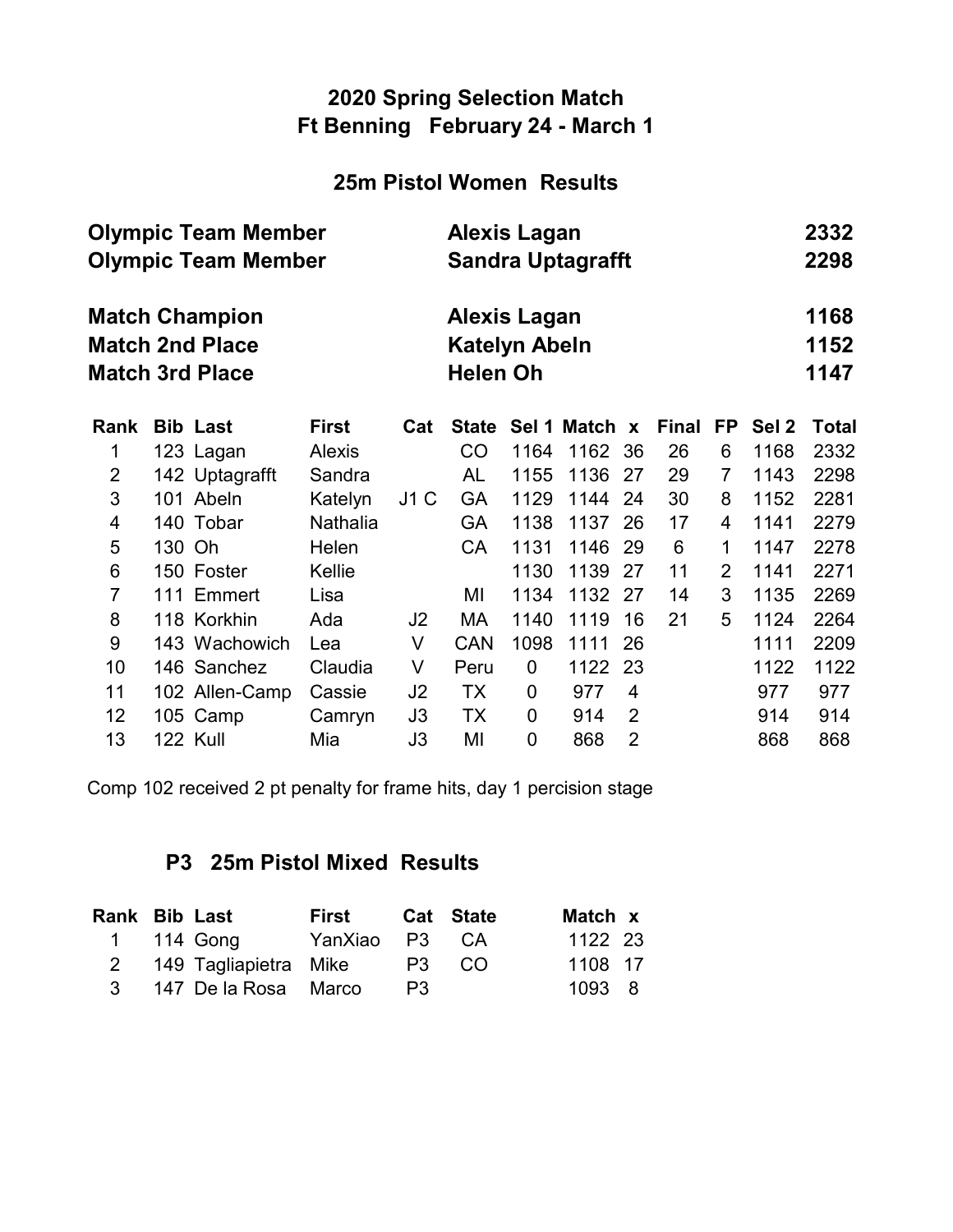#### 10m Air Pistol Women Results

|                | <b>Match Champion</b><br><b>Match 2nd Place</b><br><b>Match 3rd Place</b> | <b>Alexis Lagan</b><br><b>Katelyn Abeln</b><br><b>Sandra Uptagrafft</b> | 1151<br>1144<br>1139 |                |              |             |      |     |                  |       |    |       |              |
|----------------|---------------------------------------------------------------------------|-------------------------------------------------------------------------|----------------------|----------------|--------------|-------------|------|-----|------------------|-------|----|-------|--------------|
| Rank           |                                                                           | <b>Bib Last</b>                                                         | <b>First</b>         | Cat            | <b>State</b> | Sel 1       | Day1 |     | Day2 Match Final |       | FP | Sel 2 | <b>Total</b> |
| 1              |                                                                           | 123 Lagan                                                               | <b>Alexis</b>        |                | CO           | 1144        | 570  | 573 | 1143             | 239.4 | 7  | 1150  | 2294         |
| $\overline{2}$ |                                                                           | 142 Uptagrafft                                                          | Sandra               |                | AL           | 1142        | 564  | 572 | 1136             | 154.9 | 3  | 1139  | 2281         |
| 3              |                                                                           | 101 Abeln                                                               | Katelyn              | J1C            | <b>GA</b>    | 1120        | 571  | 566 | 1137             | 240.5 | 8  | 1145  | 2265         |
| $\overline{4}$ |                                                                           | 140 Tobar                                                               | Nathalia             |                | GA           | 1117        | 564  | 566 | 1130             | 197.7 | 5  | 1135  | 2252         |
| 5              |                                                                           | 141 Todorova                                                            | Miglena              |                | CA           | 1129        | 559  | 555 | 1114             | 176.1 | 4  | 1118  | 2247         |
| 6              |                                                                           | 106 Cantrell                                                            | Rachel               | C              | ID           | 1113        | 556  | 557 | 1113             | 217.5 | 6  | 1119  | 2232         |
| 7              |                                                                           | 111 Emmert                                                              | Lisa                 |                | MI           | 1111        | 558  | 561 | 1119             | 114.8 | 1  | 1120  | 2231         |
| 8              |                                                                           | 118 Korkhin                                                             | Ada                  | J2             | МA           | 1090        | 557  | 572 | 1129             | 134.7 | 2  | 1131  | 2221         |
| 9              |                                                                           | 164 Dvorak                                                              | Krista               | C              | <b>SD</b>    | 1094        | 542  | 543 | 1085             |       |    | 1085  | 2179         |
| 10             |                                                                           | 102 Allen-Camp                                                          | Cassie               | J <sub>2</sub> | ТX           | 1053        | 532  | 531 | 1063             |       |    | 1063  | 2116         |
| 11             |                                                                           | 107 Creasy                                                              | <b>Jennifer</b>      |                | AL           | 1045        | 539  | 523 | 1062             |       |    | 1062  | 2107         |
| 12             |                                                                           | 122 Kull                                                                | Mia                  | J3             | MI           | 962         | 497  | 482 | 979              |       |    | 979   | 1941         |
| 13             |                                                                           | 143 Wachowich                                                           | Lea                  | V              | <b>CAN</b>   | $\mathbf 0$ | 560  | 542 | 1102             |       |    | 1102  | 1102         |
| 14             |                                                                           | 105 Camp                                                                | Camryn               | J3             | TX           | 0           | 526  | 507 | 1033             |       |    | 1033  | 1033         |
| 15             |                                                                           | 146 Sanchez                                                             | Claudia              | V              | Peru         | 0           | 551  | dns | 551              |       |    | 551   | 551          |

#### P1 10m Air Pistol Men Results

| <b>Rank Bib Last</b> |                              | First Cat State |  | Day1 Day2 Sel 2 |  |
|----------------------|------------------------------|-----------------|--|-----------------|--|
|                      | 1 114 Gong YanXiao P1 CA     |                 |  | 555 556 1111    |  |
|                      | 2 147 De la Rosa Marco P1 TX |                 |  | 548 552 1100    |  |
|                      | 3 148 Causey Aaron P1 AL     |                 |  | 550 539 1089    |  |

### P2 10m Air Pistol Women Results

| <b>Rank Bib Last</b> |               | First  |       | <b>Cat State</b> | Day1 Day2 Sel 2 |  |
|----------------------|---------------|--------|-------|------------------|-----------------|--|
|                      | 1 163 Downing | Tricia | P2 CO |                  | 521 529 1050    |  |